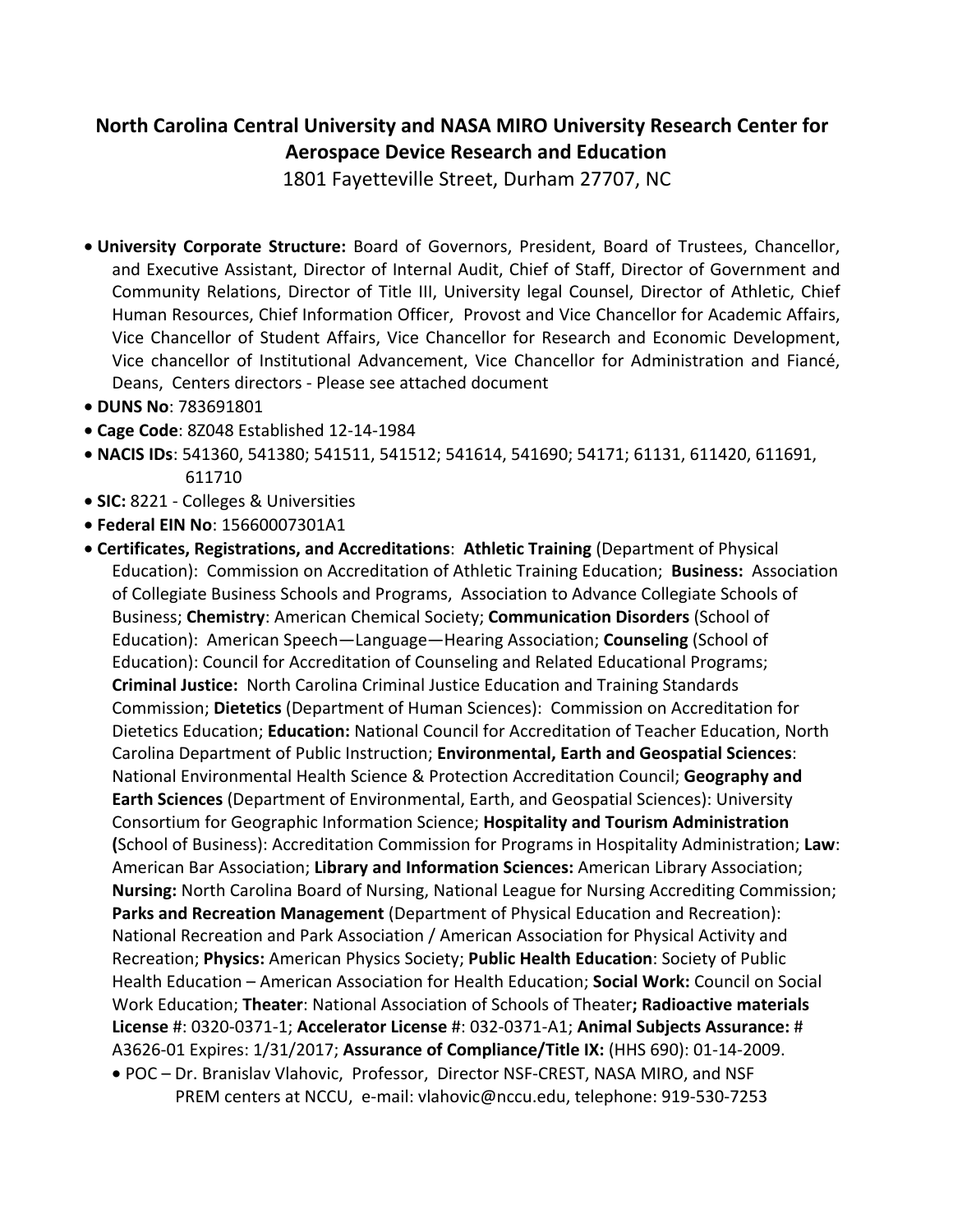### **Capability Statement**

NCCU is the nation's first state-supported public liberal arts college founded for African Americans, it is part of the University of North Carolina (UNC) system, prioritizes the development of innovative, high quality academic and research programs across the sciences, including such recent, large-scale initiatives as the creation of the: NASA University Research Center for Aerospace Device Research and Education, NSF-CREST Computational Center of Research Excellence, NSF Center - Partnership in Research in Engineering and Material Science, Biomedical/Biotechnology Research Institute, and the Biomanufacturing Research Institute & Technology Enterprise.

The NASA MIRO URC at NCCU has a **current contract** W91ISR-14-2-0001 with the Department of Defense (\$550,000) on: Chemical and Bio-Sensors Operating at the Quantum Frontiers. The contract is for 3 years and the final product will be the high sensitivity and high selectivity biochemical detector.

#### **The institution has specialized laboratories for:**

#### **Characterization of materials**

**1. Time resolved optical spectroscopy**: The output of a Spectra Physics Spitfire regeneratively amplified laser system (800 nm, 2 mJ, 40 fs) is used for transient absorption and transient Rayleigh scattering measurements. This ultrafast spectroscopy is complemented by timeresolved photoluminescence using the same excitation and signal collection paths. These measurements are performed with nanosecond time resolution using time correlated single photon counting. Static photoluminescence and Raman mapping can be performed using the same optical system and a CW Argon ion laser.

**2. Scanning probe / Optical microscopy system:** This system, which integrates an AIST scanning probe microscope and a Horiba micro-Raman system, is capable of simultaneous scanning probe and optical microscopic characterization of samples. Lateral Force Microscopy (LFM), Piezo Force Microscopy (PFM), Phase contrast, Magnetic Force Microscopy (MFM), Single-Pass MFM, Electrostatic Force Microscopy (EFM), Single-Pass EFM, Scanning Kelvin Probe Microscopy (SKM), Scanning Capacitance Microscopy, Scanning Tunneling Microscopy (STM), conductive AFM and near field optical microscopy using apertured fiber probes.

**3. Scanning electron microscope / microbeam analysis:** FEI NanoSEM 630 thermal field emission scanning electron microscope with low vacuum (up to 1.2 torr) and beam deceleration capabilities, backscattered electron detectors for high / low vacuum operation, and a transmitted electron detector. Energy dispersive x-ray spectroscopy (EDX) can be performed an Oxford X-Max 50 silicon drift detector, and a Channel 5 HKL system is available for transmitted and backscattered Kikuchi diffraction measurement to correlate local crystal structure / composition with optical properties in samples with alignment marks.

**4. Time resolved mm wave conductivity:** Time dependent transmission or reflection of an mm-wave beam (tunable from 110 – 170 GHz) generated by an ELVA-1 backward wave oscillator is measured using a Keysight KT-DSO90604A 6 GHz bandwidth, 20 GSa/s oscilloscope. Excitation pulses are supplied by either a Coherent Helios 532-1-50 laser (532 nm, up to 70 kHz repetition rate, pulse width  $\leq$  700 psec), or the Spitfire ultrafast laser system described above. This system is capable of contact-free measurement of entire time dependent photoconductivity decay curves resulting from a single laser shot over time scales of up to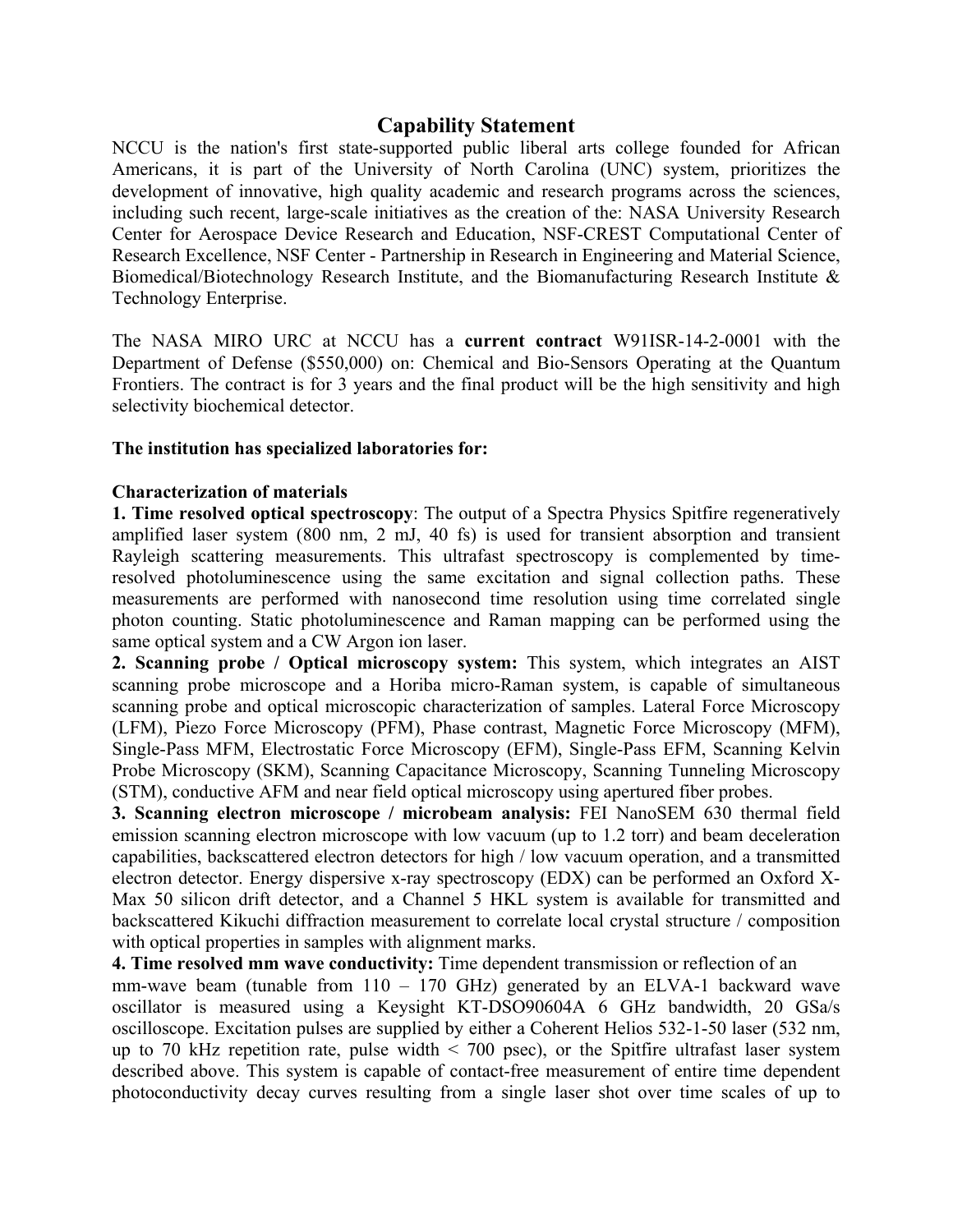milliseconds with sub – nanosecond time resolution, and is currently used to study carrier dynamics in organic photovoltaics.

**5. Electrical Characterization** - A Deep Level Transient Spectroscopy system can be used for conventional DLTS and thermally stimulated current to measure energies and concentration of trap levels in semiconductors. A Hall Effect system is also available to determine carrier densities and mobilities. All measurements can be performed from 4.2K to 300K.

**6. Photoemission electron microscopy** – The UV-PEEM system is connected via a UHV sample transfer system to the custom gas source molecular beam epitaxy system, enabling in situ studies of nanostructure growth. The system has a demonstrated resolution of ∼10 nm. UV photons are provided either by a 100W Hg lamp, or the Duke Free Electron Laser.

**7. Cyclic voltammetry** system for electrochemical characterization of nanostructured carbon electrodes and graphene-metal oxide composites.

## **Growth Facilities**

**1. Gas source molecular beam epitaxy growth system** – This custom built system designed for epitaxial growth of III – Nitride materials has a base pressure below 2 x 10-

10torr, and contains three EPI Knudsen cells for gallium, aluminum and indium solid sources. The nitrogen source is ammonia gas. Reflection high energy electron diffraction

(RHEED) and Auger electron systems attached to the growth chamber are available to monitor the growth process.

**2. CVD systems for graphene and inorganic semiconductor nanowire growth – Two systems** are available, one dedicated to graphene growth, and one dedicated to inorganic semiconductor nanostructure growth. These systems are built around tube furnaces capable of reaching 1100ºC with base pressures of 1 x 10-3 torr. Gas flow in each system is controlled by mass flow controllers, and pressure is automatically controlled by a downstream throttle valve. Substrates and materials for thermal evaporation in both systems can be transported into and out of the heated zone while the system is under vacuum using magnetically coupled carriers.

**3. UHV pulsed laser / electron beam deposition chamber** - This load locked chamber is used for growth of nanostructures by pulsed laser ablation contains a six target carousel and a heatable, rotating substrate holder. The system also has a low power electron beam deposition system used to deposit metal (Au, Al, Ag) and dielectric (SiO2, MgO) thin films.

**4. Clean room factor x-1000** equipped with lithography, thin film deposition systems, cleaning and baking semiconductors systems, and material characterization.

**Geophysics Laboratory:** Includes seismic station and wave propagation laboratory, with the seismic database. The research is a collaborative effort between the NCCU Department of Environmental, Earth and Geospatial Sciences, the Center for Earthquake Research and Information (CERI) at the University of Memphis, TN and the Geography Department at Fayetteville State University, NC. The main objective of this project is to image the geological structure of the crust in the eastern United States with combined geophysical observations.

**Pollution and atmospheric testing laboratory**: Comprehensive surface to mid stratospheric humidity profile combining satellite microwave sounder retrieval study. Study Water Vapor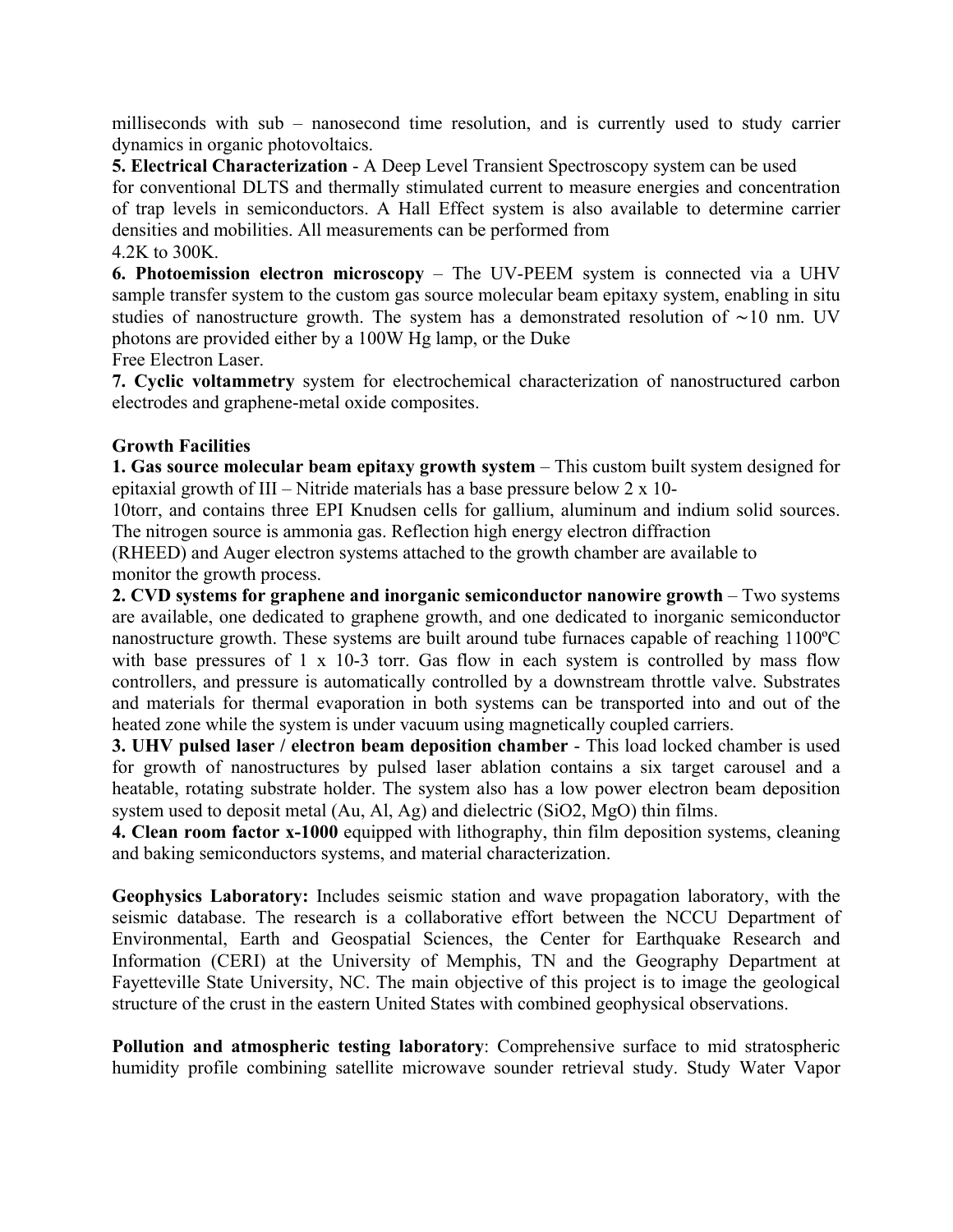Continuum Absorption in Microwave Frequency Range from 10 to 300 GHz and dielectric properties of water and sea ice.

**Nuclear Physics Laboratories**: for low and medium energy nuclear physics in collaboration with DUKE-Triangle Universities Nuclear Laboratory, Jefferson National Laboratory, and Oakridge National Laboratory. NCCU also performs very sophisticated calculations and computer modeling of nuclear reactions and processes (few body rigorous calculations), and also nuclear reactor efficiency modeling. In addition this includes material testing for radiation hardens and damage.

**Robotics laboratory**: Design and development of algorithms that can facilitate improved (i) multiple robot localization, (ii) energy-efficiency and quality of service in heterogeneous robotics wireless networks, and (iii) action and human recognition in computer vision. We explore multi-robot/sensor localization, mapping and navigation, coordination of movement, design of collective behaviors for such tasks as large area exploration and data gathering, surveillance, autonomous ground, aerial and marine exploration vehicles, design and analysis of algorithms to implement and perform simulations for performance evaluation. We are developing a Sonar Sensor Model for Underwater Terrain Mapping utilizing a novel approach for building the occupancy grid map using sonar data.

**Object Recognition Laboratory**: In Face Recognition, we explore a Deep Learning Based Cross-modal Face Recognition to develop a novel algorithm to match thermal face images to the data sets containing visible light face images. In this work, convolutional neural networks (CNNs) are trained to extract and integrate face features shared by both modalities; Robust iris segmentation is essential for non-cooperative iris recognition. We explore Iris Segmentation in Visible Wavelength Images using Recurrent CNNs. Compared with near infrared eye images, iris regions in visible wavelength images often contain more noise such as environment reflections and cast shadows. We propose a novel iris segmentation algorithm for noisy visible wavelength images. The central research problem we address is how to measure and analyze visual attention in a large three-dimensional space. The technologies have a great potential to benefit many areas, such as aviation simulation in various flight environments and coordination of visual attention for children with autism spectrum disorder.

**Cyber security Laboratory**: we perform Internet of Things (IoT) Mobile Cloud Security and Privacy and Vehicular Adhoc Network (VANET) Security and Privacy (active) to explore security and privacy issues of a new environment and provide efficient solutions and remedies using mathematical tools such as algorithms and applied cryptography;

**Mobile Sensor Networking and Cyber Physical Systems Laboratory**: to improve efficiency of networked robotics systems used in many applications, it is important to organize them according to their mission. The delay in these system is mainly due to the relative speed of the mobile agents. It is important to decide their trajectories to minimize such a delay. This project studies the near optimal trajectories of the mobile agents with the goal of minimizing the latency caused by them for various mission.